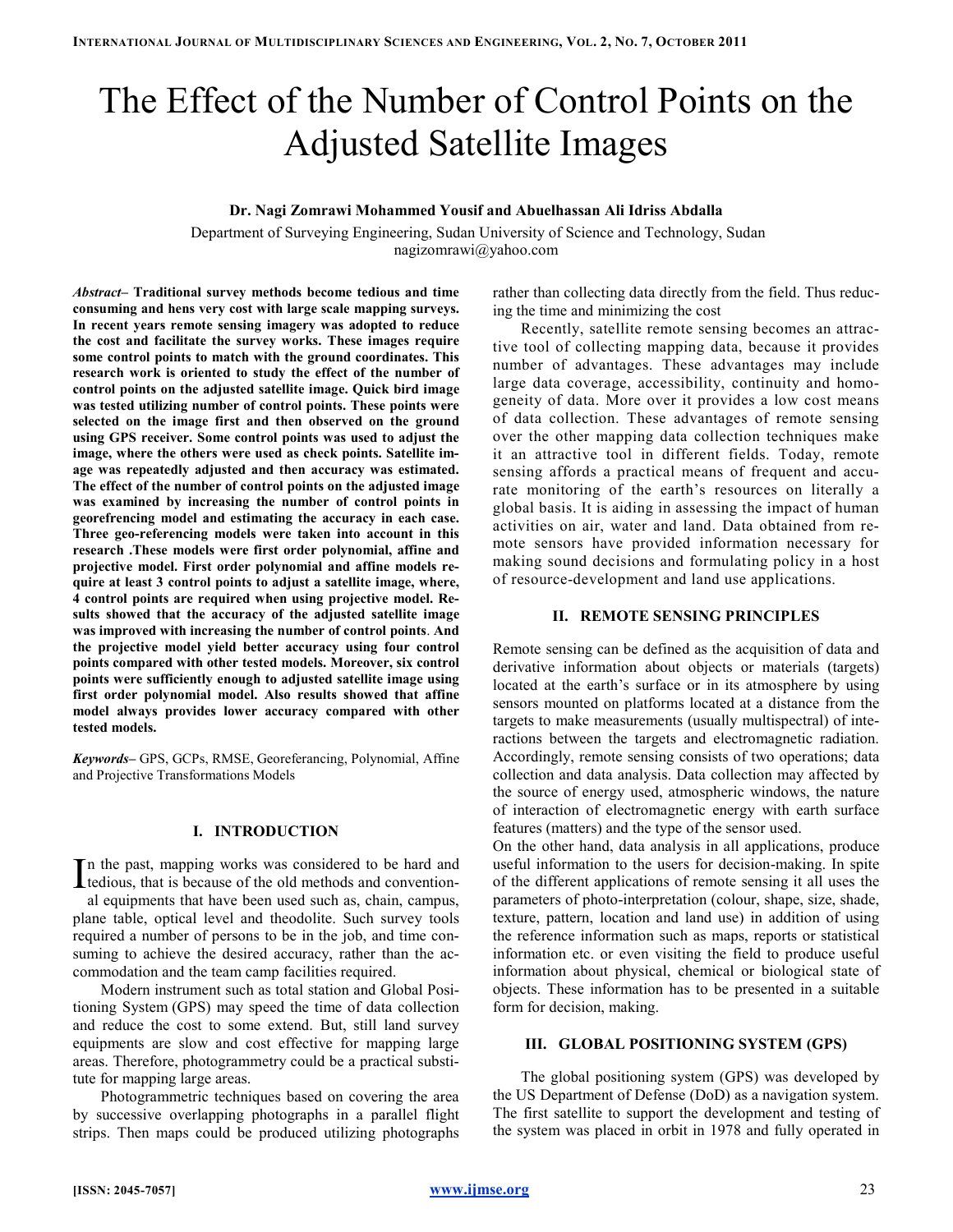December 1993. Today, it becomes an important tool of collecting data required to adjust remote sensing satellite images. This system is basically consists of three main components; (i) Space segment; (ii) Control segment; and (iii) User segment.

## A. The Space Segment

Consists of 24 satellites, operating in 6 orbital planes spaced at 60˚ interval around the equator. Four additional satellites are held in reserve as spares. The satellites travel in near-circular orbits that have a mean altitude of 20,200km above the earth and an orbital period of 12 sidereal hours. Precise atomic clocks are used in the GPS satellites to control the timing of the signal they transmit.

## B. The Control Segment

Consists of five monitoring ground stations at which the signals from the satellites are monitored and their orbits tracked. The tracking information is relayed to the master control station in Colorado Springs. The master control station uses this data to make precise near future predictions of the satellite orbits, and their clock correction parameters.

# C. The User Segment

Consists of two categories receivers that are classified by their access to two services that the system provides; The Standard Positioning Service (SPS): Provided on the L1 broadcast frequency at no cost to the user. The Precise Positioning Service (PPS): is broadcast on both L1 and L2 and is only available to receivers having valid cryptographic keys.

#### D. The GPS Signals

The GPS satellites continually broadcast a unique signal on two carrier frequencies on a number of different frequencies. But instead of having only one message on one frequency, a number of different messages can be carried on one frequency at the same time.

The carriers, which are transmitted in the L band of microwave radio frequencies, are identified as the  $L_1$  signal with frequency of 1575.42MHz and the  $L_2$  signal at frequency of 1227.60MHz. The  $L_1$  band has frequency of 154 $\times$ f<sub>0</sub>, and  $L_2$ band has a frequency of  $120 \times f_0$ .

In order for receiver to determine the ground position of the station they occupy. It was necessary to devise a system for accurate measurement of signal travel time from satellite to receiver. This was accomplished with modulating the carrier with Pseudo Random noise (PRN) code.

Each satellite transmits two different PRN codes. These are: (i) Coarse/Acquisition code or  $(C/A)$  code has a frequency of 1.023MHz and a wavelength of 300m. It is accessible to all users, (ii) Precise code or  $P$  code has a frequency of 10.23MHz and a wavelength of 30m can only be read with receivers that have the proper cryptographic keys. The  $L_1$ signal is modulated with P-code and C/A code, while  $L_2$  is modulated only with P-code.



Fig. 1: Image distortion

Navigation message is carried by both  $L_1$  and  $L_2$  frequencies and basically carry information about satellite position and its working status (healthy).

## E. Fundamentals of GPS Positioning

GPS receiver compute distances to four satellites and fixes a position by trilatration. Two fundamental methods are employed by the GPS receivers to determine distances to satellites: code range and carrier phase-shift measurements.

# IV. IMAGE ADJUSTMENT

The geometry of images acquired by sensors on board satellites is significantly geometrically distorted due to number of parameters, such as earth curvature and rotation, change in platform speed, height and orientation etc. thus the image obtained may be distorted as shown in Fig. 1.

In order to geometrically rectify satellite image, and bring it to a reference space coordinate system, it is normally required to use number of Ground Control Points (GCPs) points of a known coordinates- that must have been well distributed throughout the image. These GCPs are selected on the image first. Then their coordinates are observed using global positioning system (GPS).

A mathematical model is required in order to define the relationship between image coordinates and ground coordinates systems, thus, transforming image coordinate system to ground coordinate system.

Non-linear Polynomial Transformations are often applied to adjust satellite images. It takes into account the nonlinear distortions. It can have an infinite number of terms as in the following equation:

$$
X = x + a_1 x + a_2 y + a_3 xy + a_4 x^2 + a_5 y^2 + \dots
$$
  
\n
$$
Y = y + b_1 x + b_2 y + b_3 xy + b_4 x^2 + b_5 y^2 + \dots
$$

Where,  $X$ ,  $Y$  and  $x$ ,  $y$  are ground and image coordinates respectively.  $a_1$ ,  $b_1$ ,  $a_2$ ,  $b_2$ , ... $b_5$  are the transformation parameters.

The minimum number of control points required to solve polynomial model are three with first order solution.

Linear affine transformation model allowing the transformation from image coordinates to object space coordinates through six parameters describe the transformation, expressed in the following equation: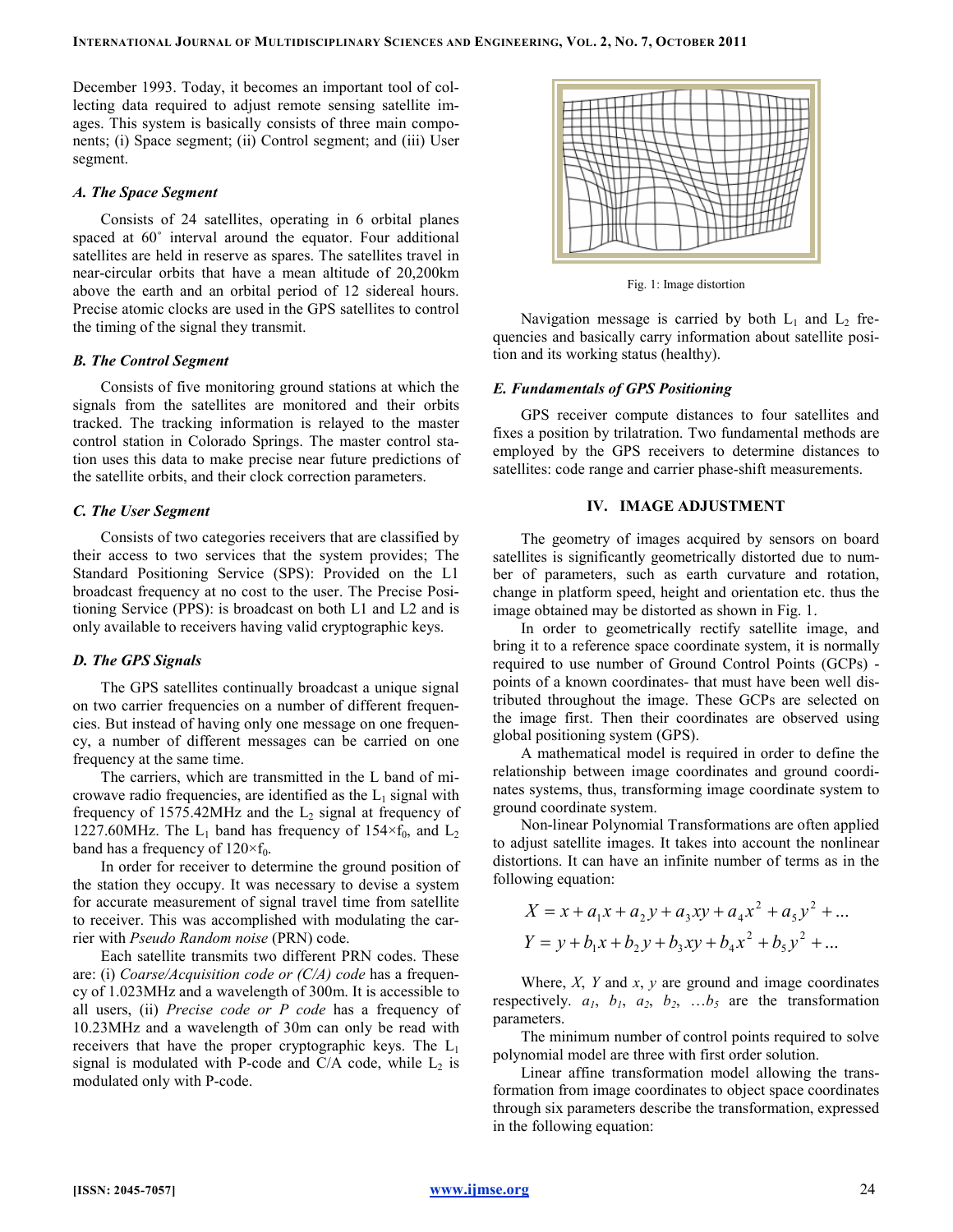$$
X = a_1 x + a_2 y + a_3
$$
  

$$
Y = b_1 x + b_2 y + b_3
$$

The projective transformation describes the relationship between the two coordinate systems (planes). It is the basic fractional model which can relate the image space and the object space. It integrates only the planimetric coordinates as the 2D polynomial model. The projective transformation is also called eight parameter transformations because the totals of unknowns of the model are eight as shown in the equation below.

$$
X = \frac{a_1x + a_2y + a_3}{b_1x + b_2y + 1}
$$

$$
Y = \frac{a_4x + a_5y + a_6}{b_1x + b_2y + 1}
$$

Where, the parameters as described before:

## V. MEASUREMENTS AND RESULTS

This work is oriented to test the effect of the number of the control points on the adjustment satellite image. A quick bird satellite image Fig(2) of 0.6m special resolution covering an area of north Omdurman-Sudan at 2006 was used in this research work.

The 22 ground points were selected on the image. Their coordinates were observed using geodetic GPS receiver. 10 points out of 22 was used as control where the rest of 12 points was used as check points as shown in Table 1.

A satellite image was first adjusted using first order polynomial transformation model utilizing three control points. Then the positional accuracy of the image was estimated by measuring the image coordinates of the 12 check pints and computing the Root Mean Square Error (RMSE) between the measured and ground coordinates in easting  $(E)$  and northing (N).

$$
RMSE = \frac{\sqrt{(x'-x)^2}}{n}
$$

Where,  $x'$  and  $x$  are measured and actual value and  $n$  is the number of pints

The linear error was computed as:

$$
LinearError = \sqrt{(RMSE(E))^2 + (RMSE(N))^2}
$$

Tests were continued by increasing the number of control points to 4, 5, up to 10 points and estimating the accuracy by the check points in each case. Table (2) below illustrates results obtained in each case when using polynomial model.

Fig. 3 shows graphically the (RMSE) against the number of control points used with first order polynomial model.

The test was repeated again using two dimensional affine coordinate transformation models. Results obtained as shown in Table 3.

Graphical, the effect of the number of control points on the adjusted image using affine transformation model, can be illustrated in Fig. 4.



Fig. 2: Satellite image

Table: 1 Control and check point

| No. | Northing    | Easting    |
|-----|-------------|------------|
| 1   | 1731812.697 | 445008.287 |
| 2   | 1732413.269 | 446021.518 |
| 3   | 1730970.767 | 445867.244 |
| 4   | 1729695.483 | 445962.689 |
| 5   | 1729630.650 | 444620.229 |
| 6   | 1730882.034 | 444290.074 |
| 7   | 1730901.975 | 443090.851 |
| 8   | 1729655.360 | 443057.765 |
| 9   | 1729756.106 | 441759.126 |
| 10  | 1731122.716 | 441891.378 |
| 11  | 1732352.571 | 441809.737 |
| 12  | 1732323.238 | 443032.710 |
| 13  | 1732396.591 | 443917.227 |
| 14  | 1733323.328 | 444806.579 |
| 15  | 1733500.300 | 445912.219 |
| 16  | 1734701.255 | 445947.030 |
| 17  | 1734711.685 | 445059.396 |
| 18  | 1734693.930 | 444138.903 |
| 19  | 1734671.463 | 443049.354 |
| 20  | 1734680.846 | 441894.482 |
| 21  | 1733406.768 | 441816.039 |
| 22  | 1733341.694 | 443057.760 |



Fig. 3: Number of control points against linear RMSE using polynomial model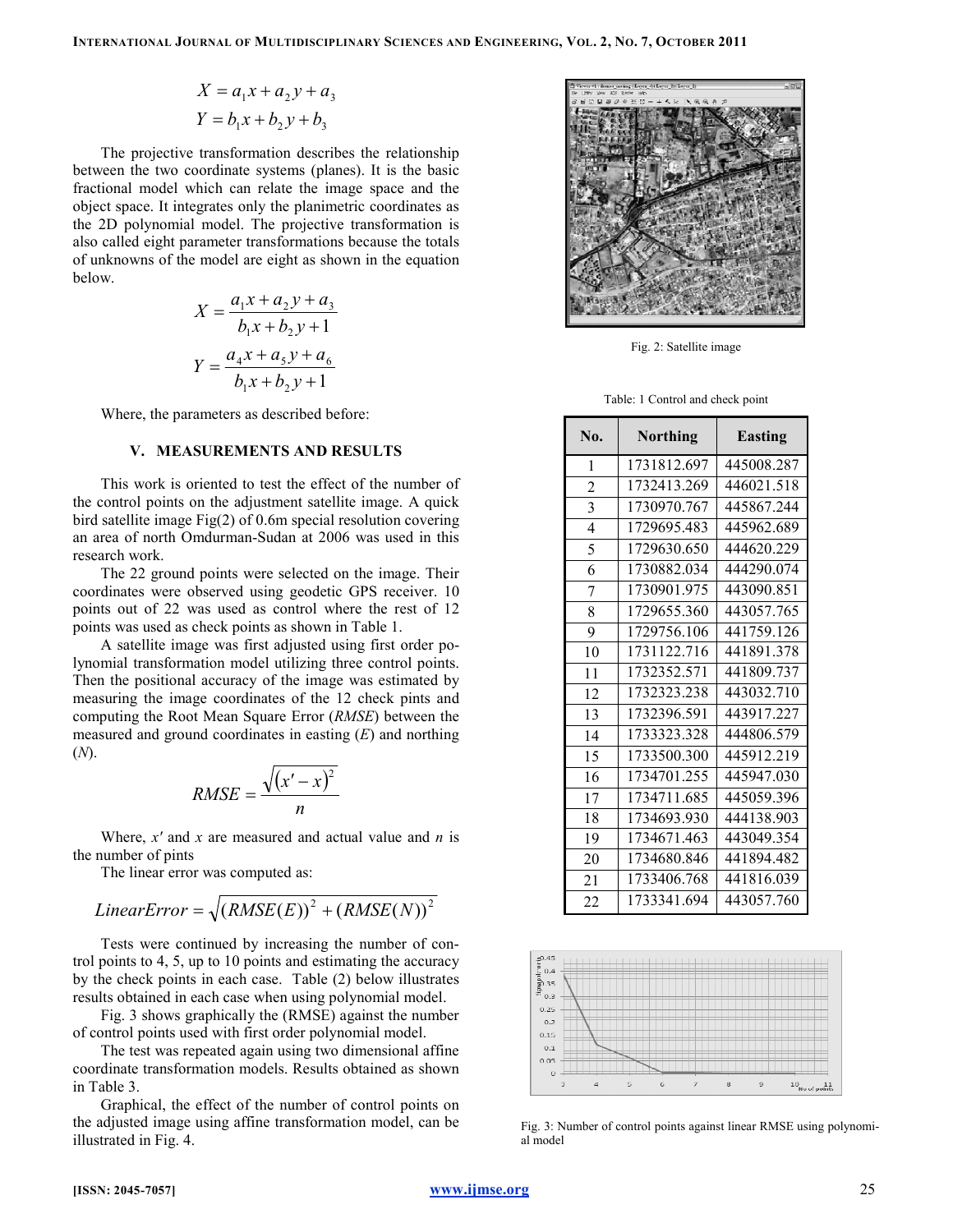| No. of<br><b>Points</b><br>Used | <b>RMSE</b> |          | <b>Linear RMSE</b> |
|---------------------------------|-------------|----------|--------------------|
| 3                               | E           | 0.145017 | 0.387063           |
|                                 | N           | 0.358871 |                    |
| 4                               | E           | 0.054969 | 0.113288           |
|                                 | N           | 0.099058 |                    |
| 5                               | Е           | 0.042260 | 0.062048           |
|                                 | N           | 0.045432 |                    |
| 6                               | E           | 0.002833 | 0.003801           |
|                                 | N           | 0.002534 |                    |
| 7                               | E           | 0.002295 |                    |
|                                 | N           | 0.001477 | 0.002729           |
| 8                               | Е           | 0.001298 |                    |
|                                 | N           | 0.000824 | 0.001538           |
| 9                               | E           | 0.000617 |                    |
|                                 | N           | 0.000878 | 0.001073           |
| 10                              | E           | 0.000598 |                    |
|                                 | N           | 0.000516 | 0.000790           |

Table 2: Polynomial model

#### Table 3: Affine model

| No. of<br><b>Points</b><br>Used |   | <b>RMSE</b> | <b>Linear RMSE</b> |
|---------------------------------|---|-------------|--------------------|
| 3                               | E | 0.641449    | 0.735256           |
|                                 | N | 0.359367    |                    |
| 4                               | E | 0.102333    | 0.128090           |
|                                 | N | 0.077039    |                    |
| 5                               | E | 0.081253    | 0.099360           |
|                                 | N | 0.057187    |                    |
| 6                               | E | 0.077194    | 0.090590           |
|                                 | N | 0.047408    |                    |
| 7                               | E | 0.080807    | 0.088802           |
|                                 | N | 0.036826    |                    |
| 8                               | E | 0.024214    |                    |
|                                 | N | 0.033176    | 0.041073           |
| 9                               | Е | 0.010123    | 0.029355           |
|                                 | N | 0.027554    |                    |
| 10                              | E | 0.003258    | 0.007543           |
|                                 | N | 0.006804    |                    |



Fig. 4: Number of control points against linear mean square error using affine model

Table 4: Projective model

| No. of<br>points |   | <b>RMSE</b> | <b>Linear RMSE</b> |
|------------------|---|-------------|--------------------|
|                  |   |             |                    |
| 3                | E |             |                    |
|                  | N |             |                    |
| 4                | Е | 0.010967    | 0.013992           |
|                  | N | 0.008690    |                    |
| 5                | Е | 0.010099    | 0.013165           |
|                  | N | 0.008445    |                    |
| 6                | E | 0.008726    | 0.011943           |
|                  | N | 0.008154    |                    |
| 7                | E | 0.008583    | 0.011373           |
|                  | N | 0.007461    |                    |
| 8                | Е | 0.005573    | 0.007849           |
|                  | N | 0.005527    |                    |
| 9                | Е | 0.003128    | 0.005012           |
|                  | N | 0.003915    |                    |
| 10               | E | 0.001925    | 0.002472           |
|                  | N | 0.001551    |                    |



Fig. 5: Linear RMSE against the number of control points when using projective model

Finally the test was carried out using projective transformation model. Results were computed as listed in table (4) below.

Fig. 5 shows graphically the linear RMSE against the number of control points, when using projective model.

## VI. CONCLUUSIONS

By referring to the tests carried out and results obtained above, it can be concluded with the following:

- i. The accuracy of the adjusted satellite image generally improved with increasing the number of control points.
- ii. Although minimum of three control points can be used with first order polynomial to adjust satellite image, six control points were sufficiently enough to get a better accuracy. More than six control points do not effectively improve accuracy.
- iii. Projective model yield better accuracy compared with other tested models.
- iv. Affine model always produce a lower accuracy compared with the other tested models.